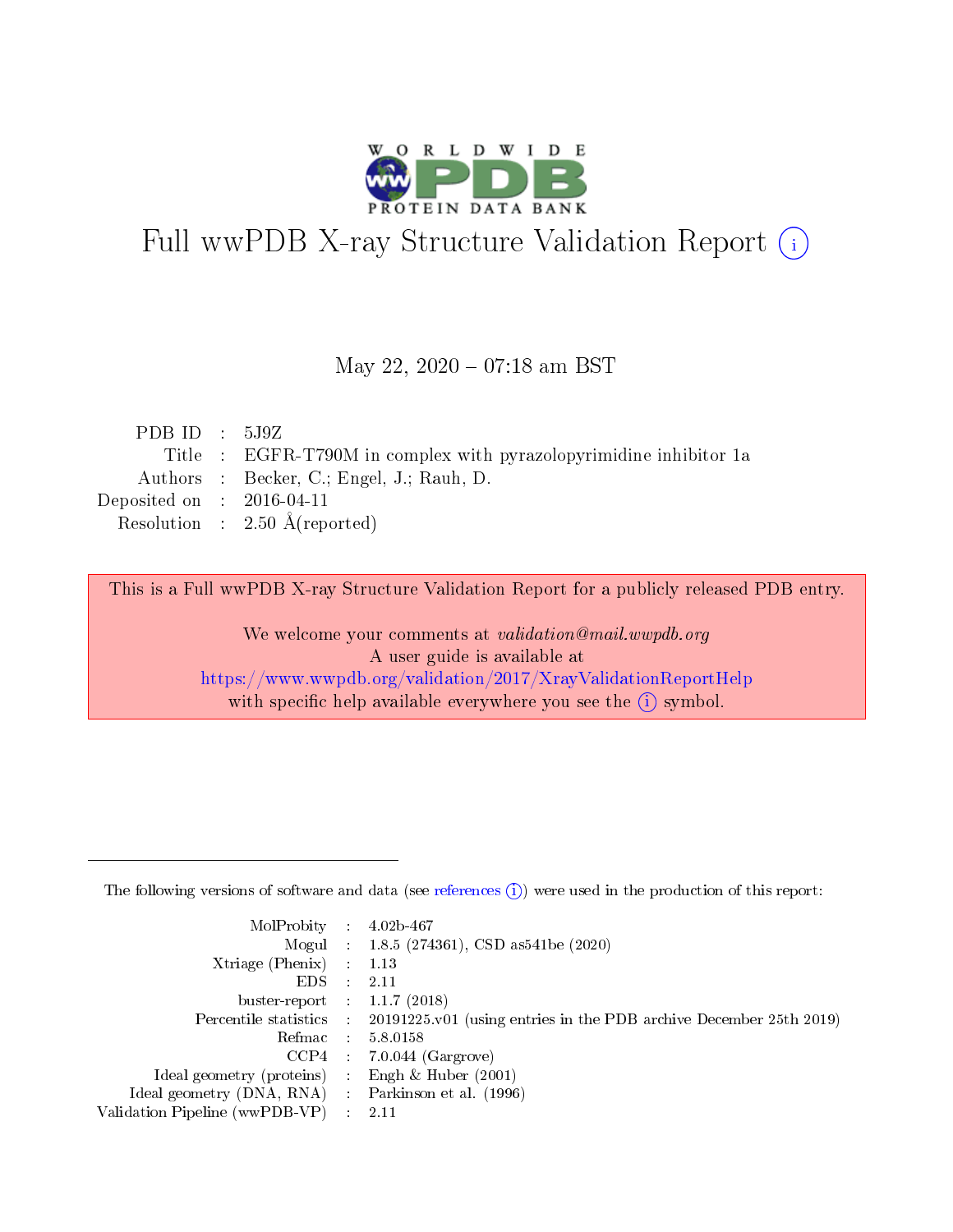# 1 [O](https://www.wwpdb.org/validation/2017/XrayValidationReportHelp#overall_quality)verall quality at a glance  $(i)$

The following experimental techniques were used to determine the structure: X-RAY DIFFRACTION

The reported resolution of this entry is  $2.50 \text{ Å}.$ 

Percentile scores (ranging between 0-100) for global validation metrics of the entry are shown in the following graphic. The table shows the number of entries on which the scores are based.



| Metric                | Whole archive<br>$(\#\mathrm{Entries})$ | Similar resolution<br>$(\#\text{Entries},\,\text{resolution}\,\,\text{range}(\textup{\AA}))$ |
|-----------------------|-----------------------------------------|----------------------------------------------------------------------------------------------|
| $R_{free}$            | 130704                                  | $4661 (2.50 - 2.50)$                                                                         |
| Clashscore            | 141614                                  | $5346$ $(2.50-2.50)$                                                                         |
| Ramachandran outliers | 138981                                  | $5231 (2.50 - 2.50)$                                                                         |
| Sidechain outliers    | 138945                                  | $5233(2.50-2.50)$                                                                            |
| RSRZ outliers         | 127900                                  | $4559(2.50-2.50)$                                                                            |

The table below summarises the geometric issues observed across the polymeric chains and their fit to the electron density. The red, orange, yellow and green segments on the lower bar indicate the fraction of residues that contain outliers for  $>=3, 2, 1$  and 0 types of geometric quality criteria respectively. A grey segment represents the fraction of residues that are not modelled. The numeric value for each fraction is indicated below the corresponding segment, with a dot representing fractions  $\epsilon=5\%$  The upper red bar (where present) indicates the fraction of residues that have poor fit to the electron density. The numeric value is given above the bar.

| Mol | $\cap$ hain | Length     | Quality of chain |     |     |
|-----|-------------|------------|------------------|-----|-----|
|     |             |            | 3%               |     |     |
|     |             | つつに<br>∪∠∪ | 73%              | 16% | 10% |

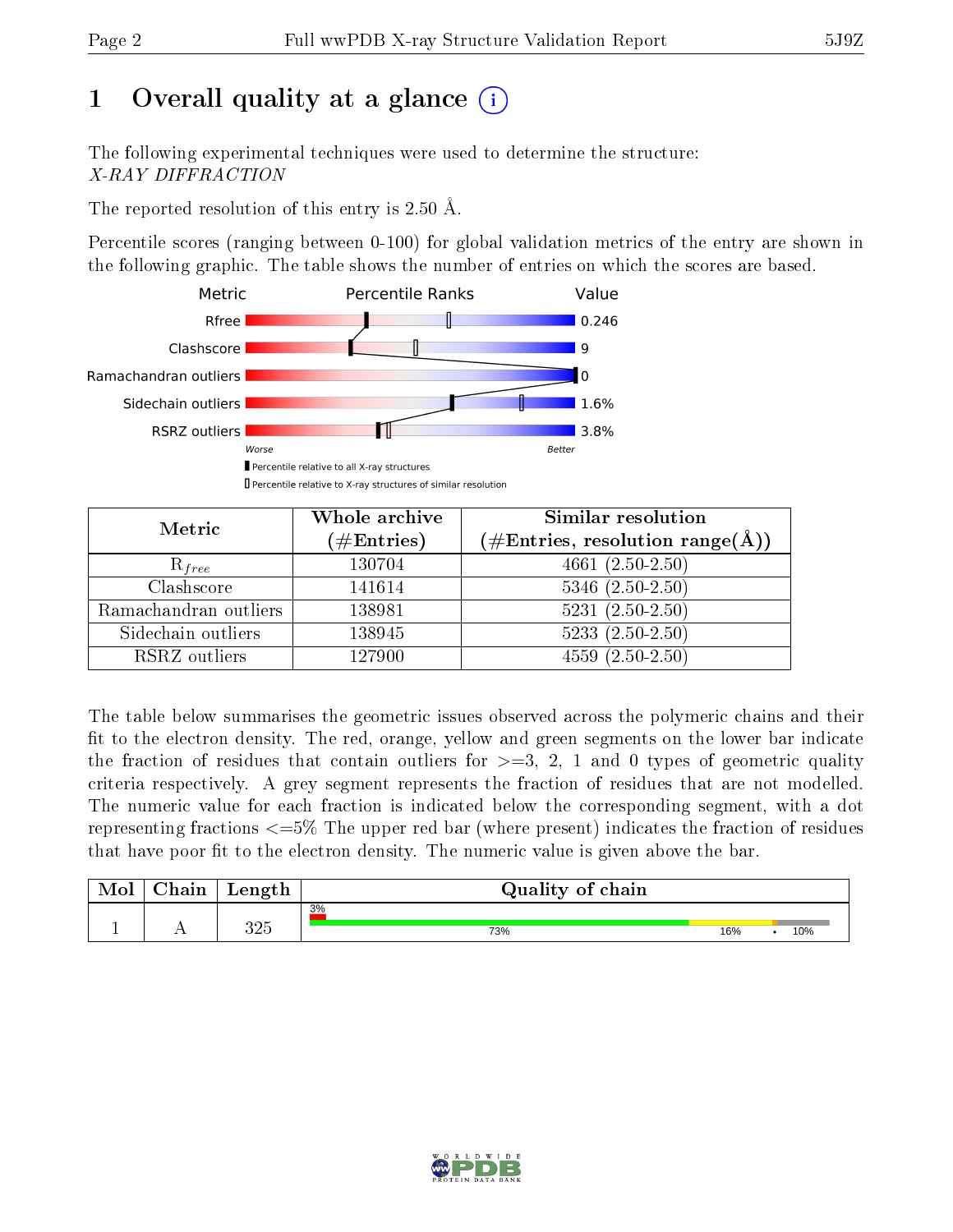# 2 Entry composition  $\left( \cdot \right)$

There are 3 unique types of molecules in this entry. The entry contains 2384 atoms, of which 0 are hydrogens and 0 are deuteriums.

In the tables below, the ZeroOcc column contains the number of atoms modelled with zero occupancy, the AltConf column contains the number of residues with at least one atom in alternate conformation and the Trace column contains the number of residues modelled with at most 2 atoms.

Molecule 1 is a protein called Epidermal growth factor receptor.

| Mol | Chain | Residues | $\rm{Atoms}$  |      |     |              |  | ZeroOcc | $\mid \text{AltConf} \mid \text{Trace} \mid$ |  |
|-----|-------|----------|---------------|------|-----|--------------|--|---------|----------------------------------------------|--|
|     |       | 291      | Fotal<br>2333 | 1501 | 393 | $42^{\circ}$ |  |         |                                              |  |

There is a discrepancy between the modelled and reference sequences:

| Chain |     | Residue   Modelled   Actual |     | Comment                                            | Reference |
|-------|-----|-----------------------------|-----|----------------------------------------------------|-----------|
|       | 790 | МE                          | THR | $\degree$ engineered mutation $\degree$ UNP P00533 |           |

 Molecule 2 is (R)-1-(3-(4-amino-3-(1-methyl-1H-indol-3-yl)-1H-pyrazolo[3,4-d]pyrimidin-1-y l)piperidin-1-yl)prop-2-en-1-one (three-letter code: 6HJ) (formula:  $C_{22}H_{23}N_7O$ ).



| Mol | $\vert$ Chain   Residues | Atoms       |  |  |  | $ZeroOcc \mid AltConf$ |
|-----|--------------------------|-------------|--|--|--|------------------------|
|     |                          | Total C N O |  |  |  |                        |
|     |                          |             |  |  |  |                        |

• Molecule 3 is water.

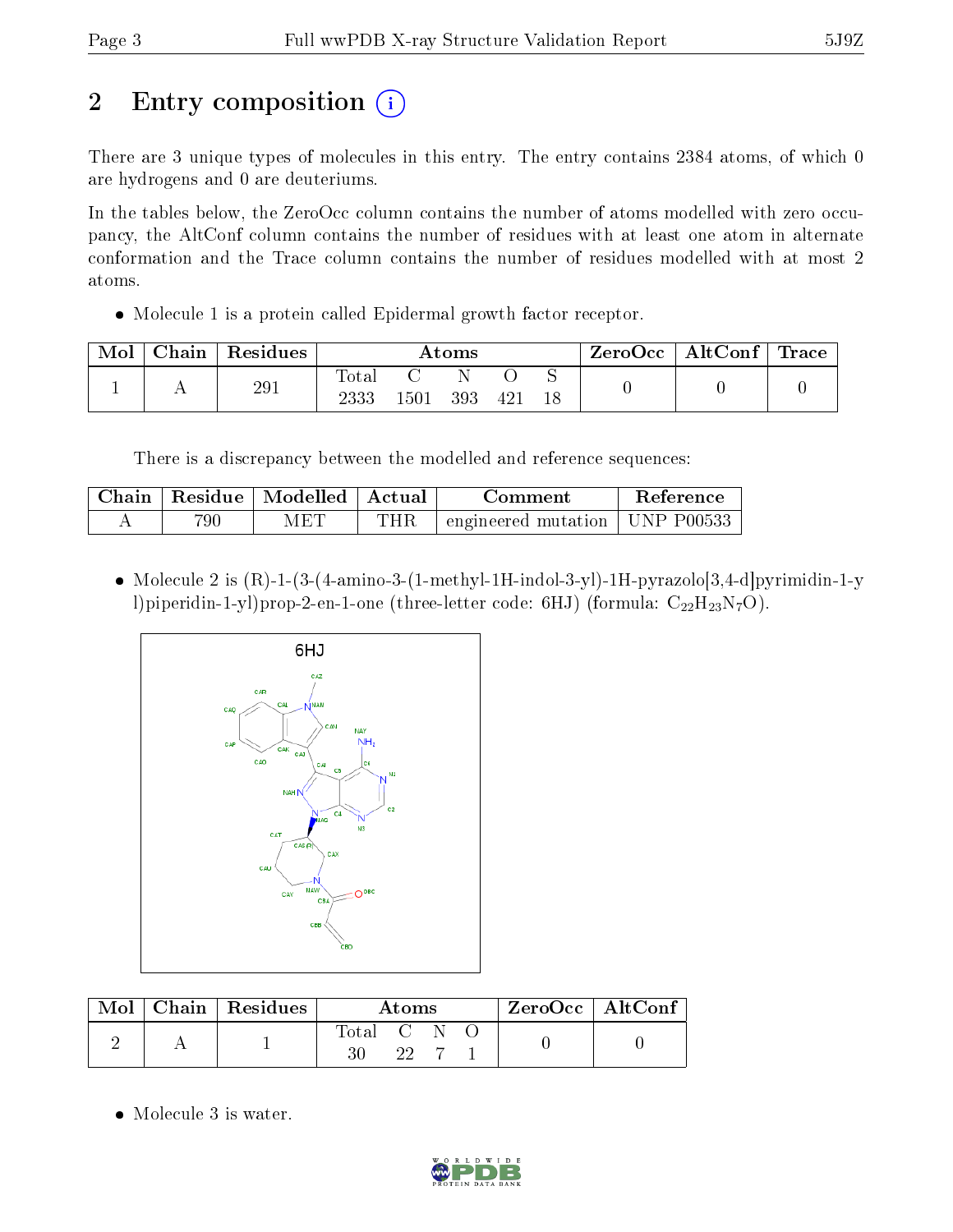|  | $\text{Mol}$   Chain   Residues | Atoms | $ZeroOcc \mid AltConf \mid$ |  |
|--|---------------------------------|-------|-----------------------------|--|
|  |                                 | Total |                             |  |

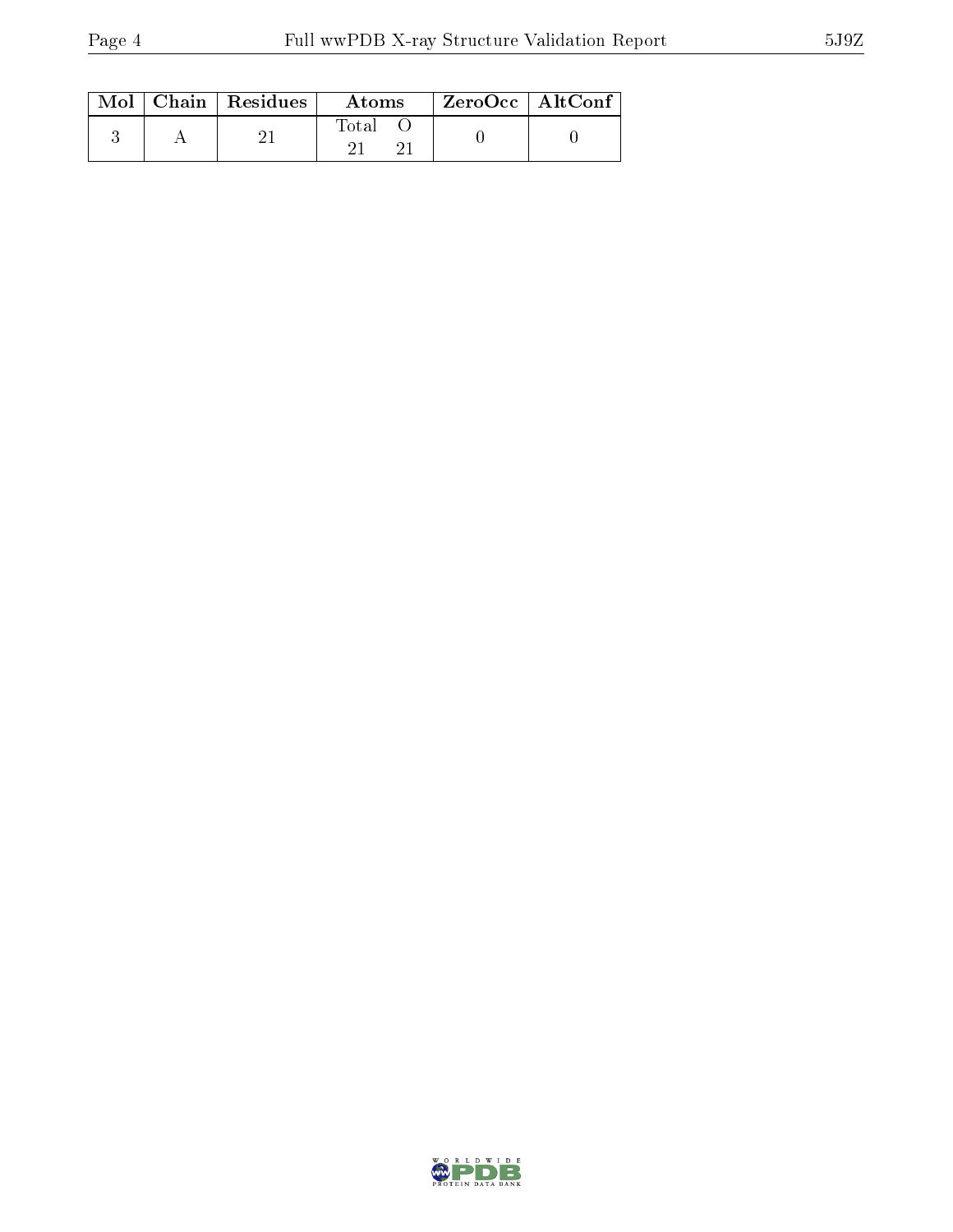## 3 Residue-property plots  $(i)$

These plots are drawn for all protein, RNA and DNA chains in the entry. The first graphic for a chain summarises the proportions of the various outlier classes displayed in the second graphic. The second graphic shows the sequence view annotated by issues in geometry and electron density. Residues are color-coded according to the number of geometric quality criteria for which they contain at least one outlier: green  $= 0$ , yellow  $= 1$ , orange  $= 2$  and red  $= 3$  or more. A red dot above a residue indicates a poor fit to the electron density (RSRZ  $> 2$ ). Stretches of 2 or more consecutive residues without any outlier are shown as a green connector. Residues present in the sample, but not in the model, are shown in grey.



• Molecule 1: Epidermal growth factor receptor

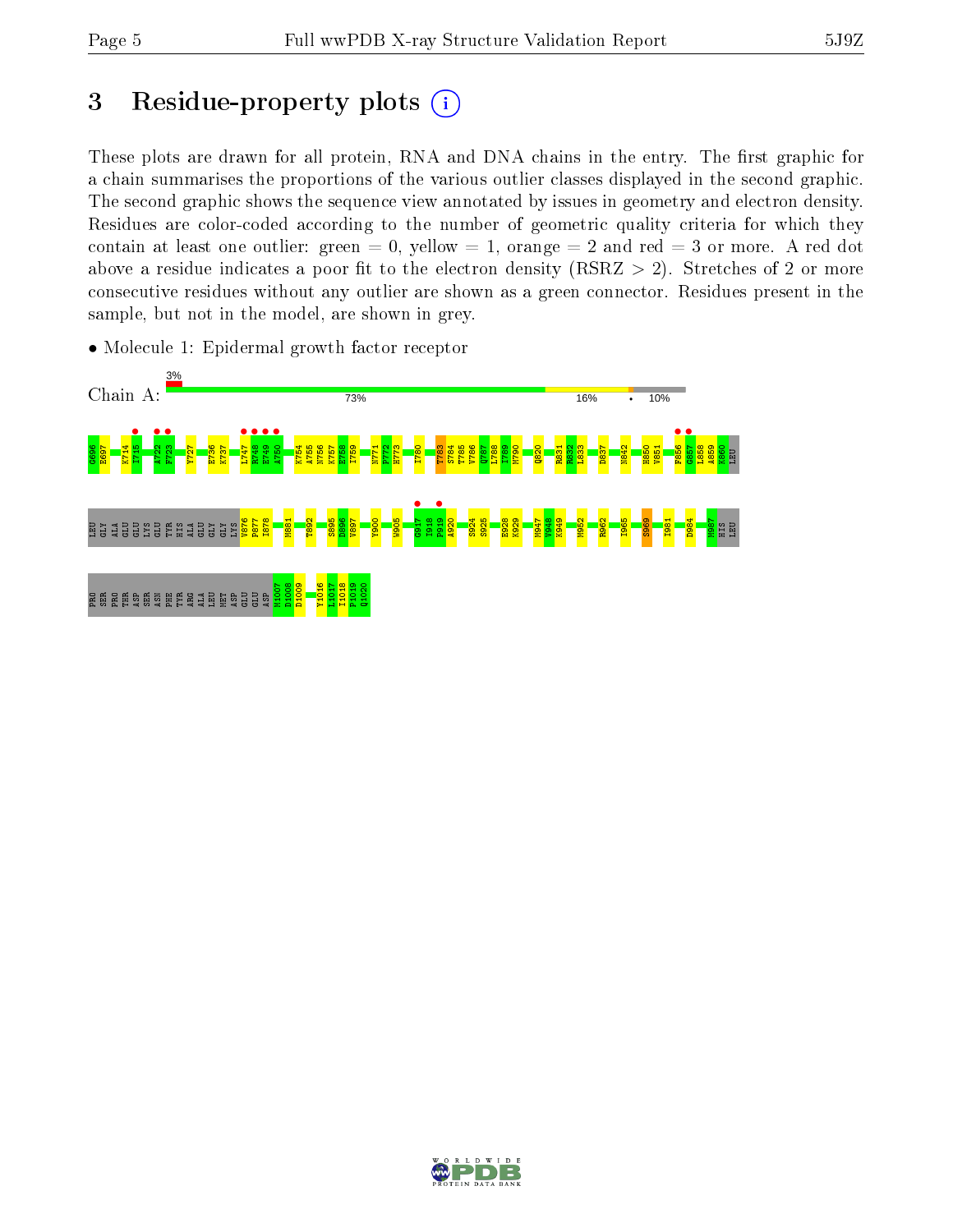# 4 Data and refinement statistics  $(i)$

| Property                                                             | Value                                                          | Source     |  |
|----------------------------------------------------------------------|----------------------------------------------------------------|------------|--|
| Space group                                                          | I 2 3                                                          | Depositor  |  |
| Cell constants                                                       | $146.46\text{\AA}$<br>$146.46\text{\AA}$<br>$146.46\text{\AA}$ |            |  |
| a, b, c, $\alpha$ , $\beta$ , $\gamma$                               | $90.00^\circ$<br>$90.00^\circ$<br>$90.00^\circ$                | Depositor  |  |
| Resolution $(A)$                                                     | 46.31<br>$-2.50$                                               | Depositor  |  |
|                                                                      | 46.31<br>$-2.50$                                               | <b>EDS</b> |  |
| % Data completeness                                                  | $100.0 (46.31 - 2.50)$                                         | Depositor  |  |
| (in resolution range)                                                | $100.0 (46.31 - 2.50)$                                         | <b>EDS</b> |  |
| $R_{merge}$                                                          | 0.14                                                           | Depositor  |  |
| $\mathrm{R}_{sym}$                                                   | (Not available)                                                | Depositor  |  |
| $\langle I/\sigma(I) \rangle$ <sup>1</sup>                           | $\overline{2.47}$ (at 2.51Å)                                   | Xtriage    |  |
| Refinement program                                                   | <b>REFMAC 5.8.0135</b>                                         | Depositor  |  |
|                                                                      | $\overline{0.196}$ ,<br>0.239                                  | Depositor  |  |
| $R, R_{free}$                                                        | 0.203<br>0.246<br>$\mathbb{R}^2$                               | DCC        |  |
| $\mathcal{R}_{free}$ test set                                        | 912 reflections $(5.00\%)$                                     | wwPDB-VP   |  |
| Wilson B-factor $(A^2)$                                              | 55.7                                                           | Xtriage    |  |
| Anisotropy                                                           | 0.000                                                          | Xtriage    |  |
| Bulk solvent $k_{sol}(e/\mathring{A}^3)$ , $B_{sol}(\mathring{A}^2)$ | $0.34$ , 37.1                                                  | <b>EDS</b> |  |
| L-test for twinning <sup>2</sup>                                     | $< L >$ = 0.49, $< L2$ > = 0.32                                | Xtriage    |  |
| Estimated twinning fraction                                          | $0.034$ for $-l,-k,-h$                                         | Xtriage    |  |
| $F_o, F_c$ correlation                                               | 0.95                                                           | <b>EDS</b> |  |
| Total number of atoms                                                | 2384                                                           | wwPDB-VP   |  |
| Average B, all atoms $(A^2)$                                         | 60.0                                                           | wwPDB-VP   |  |

Xtriage's analysis on translational NCS is as follows: The largest off-origin peak in the Patterson function is  $3.10\%$  of the height of the origin peak. No significant pseudotranslation is detected.

<sup>&</sup>lt;sup>2</sup>Theoretical values of  $\langle |L| \rangle$ ,  $\langle L^2 \rangle$  for acentric reflections are 0.5, 0.333 respectively for untwinned datasets, and 0.375, 0.2 for perfectly twinned datasets.



<span id="page-5-1"></span><span id="page-5-0"></span><sup>1</sup> Intensities estimated from amplitudes.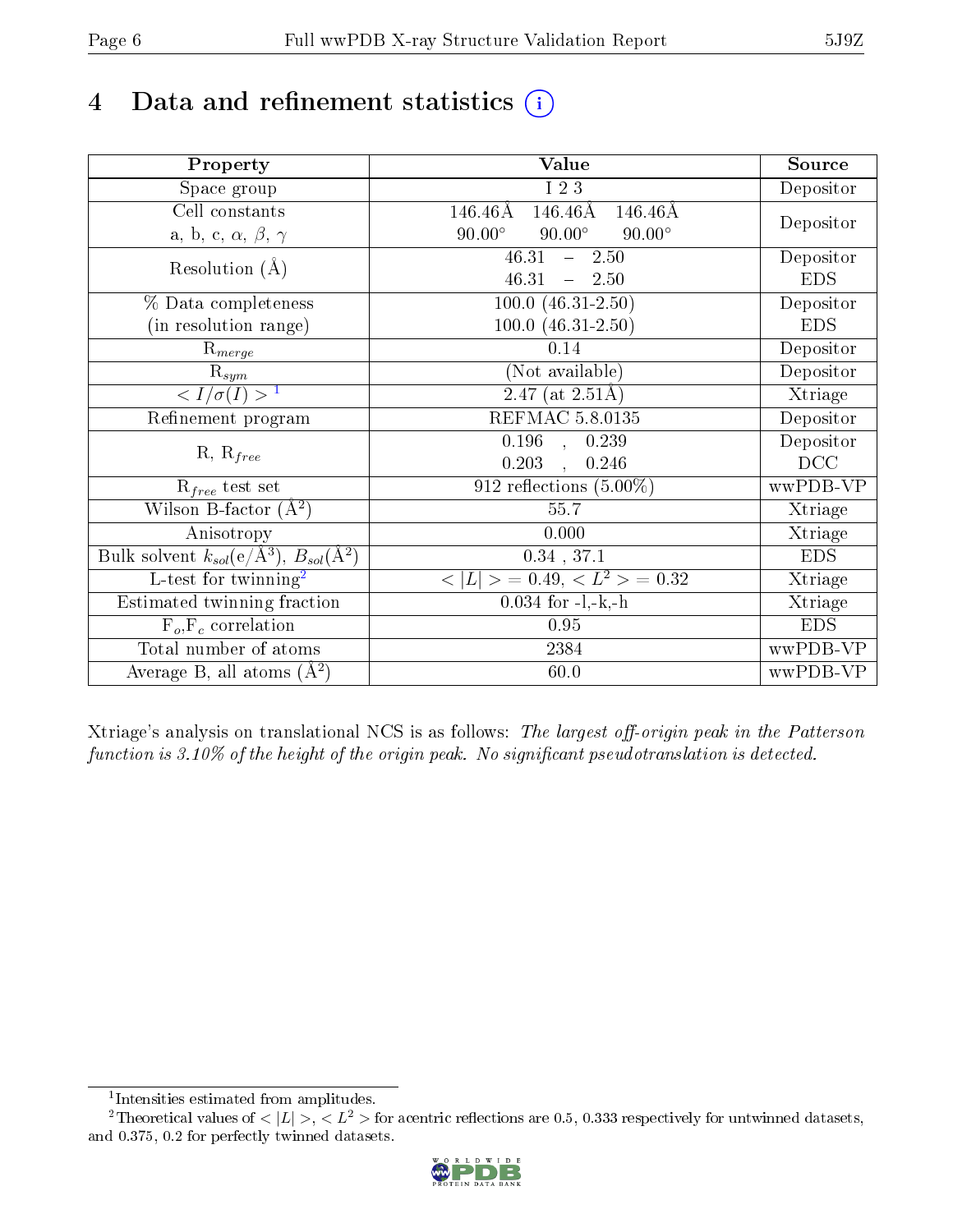# 5 Model quality  $(i)$

## 5.1 Standard geometry  $(i)$

Bond lengths and bond angles in the following residue types are not validated in this section: 6HJ

The Z score for a bond length (or angle) is the number of standard deviations the observed value is removed from the expected value. A bond length (or angle) with  $|Z| > 5$  is considered an outlier worth inspection. RMSZ is the root-mean-square of all Z scores of the bond lengths (or angles).

| $Mol$   Chain |      | Bond lengths       | Bond angles |                 |  |
|---------------|------|--------------------|-------------|-----------------|--|
|               | RMSZ | $\# Z  > 5$        |             | RMSZ $ #Z  > 5$ |  |
|               | 0.83 | $1/2382$ $(0.0\%)$ | 0.87        | 0/3222          |  |

All (1) bond length outliers are listed below:

|  |  |                             | $\mid$ Mol $\mid$ Chain $\mid$ Res $\mid$ Type $\mid$ Atoms $\mid$ $\mid$ Z $\mid$ Observed(Å) $\mid$ Ideal(Å) $\mid$ |  |
|--|--|-----------------------------|-----------------------------------------------------------------------------------------------------------------------|--|
|  |  | $969$   SER   CB-OG   -5.18 |                                                                                                                       |  |

There are no bond angle outliers.

There are no chirality outliers.

There are no planarity outliers.

### $5.2$  Too-close contacts  $(i)$

In the following table, the Non-H and H(model) columns list the number of non-hydrogen atoms and hydrogen atoms in the chain respectively. The H(added) column lists the number of hydrogen atoms added and optimized by MolProbity. The Clashes column lists the number of clashes within the asymmetric unit, whereas Symm-Clashes lists symmetry related clashes.

| Mol |      |      | Chain   Non-H   H(model)   H(added)   Clashes   Symm-Clashes |
|-----|------|------|--------------------------------------------------------------|
|     | 2333 | 2381 |                                                              |
|     |      |      |                                                              |
|     |      |      |                                                              |
|     | 2384 | 238. |                                                              |

The all-atom clashscore is defined as the number of clashes found per 1000 atoms (including hydrogen atoms). The all-atom clashscore for this structure is 9.

All (42) close contacts within the same asymmetric unit are listed below, sorted by their clash magnitude.

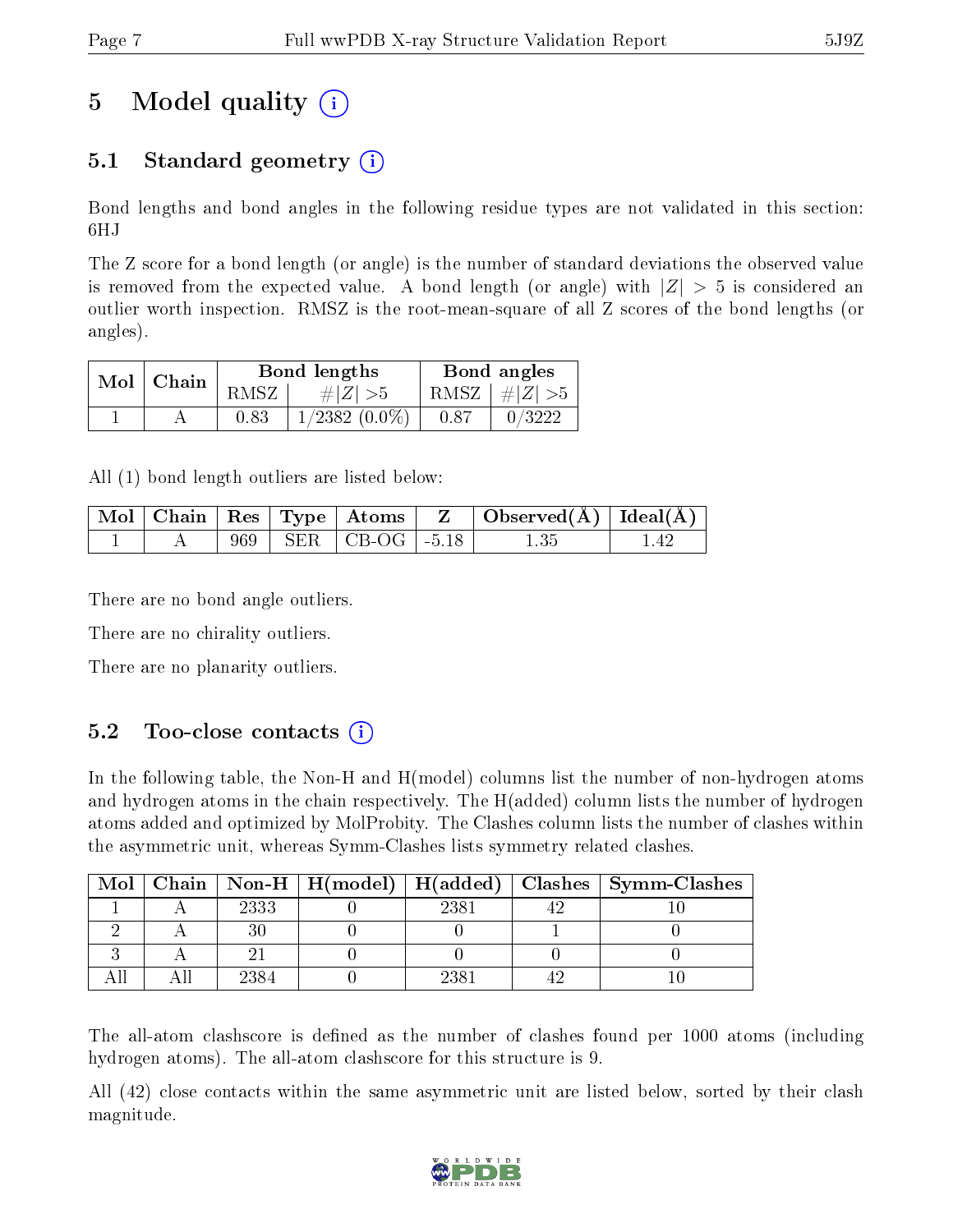| Atom-1                            | Atom-2                       | Interatomic       | Clash         |  |
|-----------------------------------|------------------------------|-------------------|---------------|--|
|                                   |                              | distance $(A)$    | overlap $(A)$ |  |
| 1:A:755:ALA:O                     | 1: A: 759: ILE: HG13         | 1.87              | 0.74          |  |
| $1: A:856:$ PHE:HB3               | 1:A:859:ALA:HB3              | 1.70              | 0.74          |  |
| $1:A:924:\overline{\text{SER:O}}$ | 1: A:928: GLU: HG3           | 1.87              | 0.73          |  |
| 1:A:876:VAL:HB                    | 1:A:877:PRO:HD2              | 1.72              | 0.71          |  |
| 1: A:905:TRP:HD1                  | 1: A:947: MET:HE1            | 1.54              | 0.71          |  |
| 1:A:878:ILE:HG21                  | 1:A:920:ALA:HB1              | 1.76              | 0.68          |  |
| 1: A:949: LYS: O                  | 1: A:952:MET:HG2             | 1.97              | 0.65          |  |
| 1:A:736:GLU:OE2                   | 1:A:1018:ILE:HG21            | 1.97              | 0.65          |  |
| 1: A:780: ILE: HG22               | 1:A:788:LEU:HD23             | 1.84              | 0.59          |  |
| 1:A:697:GLU:N                     | 1:A:697:GLU:OE1              | 2.36              | 0.59          |  |
| $1: A:856:$ PHE:HA                | 1:A:859:ALA:HB2              | 1.87              | 0.57          |  |
| 1:A:892:THR:H                     | 1:A:895:SER:HB3              | 1.71              | 0.56          |  |
| 1:A:837:ASP:O                     | 1:A:842:ASN:ND2              | 2.36              | 0.54          |  |
| 1: A:878: ILE: HG21               | 1: A:920:ALA:CB              | 2.37              | 0.53          |  |
| 1: A:981: ILE: O                  | 1:A:984:ASP:HB2              | 2.09              | 0.52          |  |
| 1: A:905:TRP:CD1                  | 1: A:947: MET:HE1            | 2.40              | 0.52          |  |
| 1: A:877: PRO:O                   | 1: A:881: MET:HG3            | 2.09              | 0.52          |  |
| 1:A:820:GLN:HE22                  | $1: A:850:HIS:\overline{HA}$ | 1.76              | 0.51          |  |
| 1:A:820:GLN:NE2                   | 1: A:851:VAL: H              | 2.09              | 0.51          |  |
| 1: A:837: ASP:HB2                 | $1:$ A:858:LEU:HD12          | 1.93              | 0.50          |  |
| 1: A:783:THR:HG22                 | 1:A:785:THR:O                | 2.10              | 0.49          |  |
| 1: A:756: ASN:OD1                 | 1:A:786:VAL:HG12             | 2.12              | 0.49          |  |
| 1:A:892:THR:H                     | 1:A:895:SER:CB               | $\overline{2.26}$ | 0.48          |  |
| 1: A:892:THR:O                    | 1:A:895:SER:HB3              | 2.13              | 0.48          |  |
| 1: A:924: SER:O                   | 1: A:928: GLU:CG             | 2.60              | 0.48          |  |
| 1: A:965: ILE: O                  | 1: A:969: SER: HB2           | 2.14              | 0.47          |  |
| 1:A:737:LYS:HE2                   | 1:A:1009:ASP:OD2             | 2.15              | 0.47          |  |
| 1:A:925:SER:O                     | 1:A:929:LYS:HG3              | 2.15              | 0.46          |  |
| 1:A:831:ARG:HE                    | 1:A:831:ARG:HB3              | 1.60              | 0.46          |  |
| $1: A:856:$ PHE:HB3               | 1: A:859:ALA:CB              | 2.42              | 0.46          |  |
| 1:A:714:LYS:HD3                   | 1: A:727: TYR: CG            | 2.51              | 0.45          |  |
| 1:A:820:GLN:HE22                  | 1: A:851:VAL: H              | 1.64              | $0.45\,$      |  |
| 1:A:754:LYS:NZ                    | 1:A:757:LYS:HD3              | 2.31              | 0.45          |  |
| 1: A:949: LYS:O                   | 1: A:952:MET:CG              | 2.64              | 0.45          |  |
| 1: A:780: ILE: HG22               | 1: A:788:LEU:CD2             | 2.45              | 0.44          |  |
| 1:A:876:VAL:HB                    | 1:A:877:PRO:CD               | 2.44              | 0.43          |  |
| 1:A:897:VAL:O                     | 1: A:900: TYR: HB3           | 2.19              | 0.43          |  |
| 1: A:790:MET:HG2                  | 2:A:1101:6HJ:CAP             | 2.50              | 0.42          |  |
| 1: A:771: ASN:ND2                 | $1:A:773:HIS:\overline{H}$   | 2.18              | 0.42          |  |
| 1: A:736: GLU:OE1                 | 1: A:1016:TYR:OH             | 2.17              | 0.41          |  |
| 1:A:949:LYS:C                     | 1: A:952:MET:HG2             | 2.40              | 0.41          |  |
| 1:A:783:THR:CG2                   | 1:A:785:THR:O                | 2.69              | 0.40          |  |

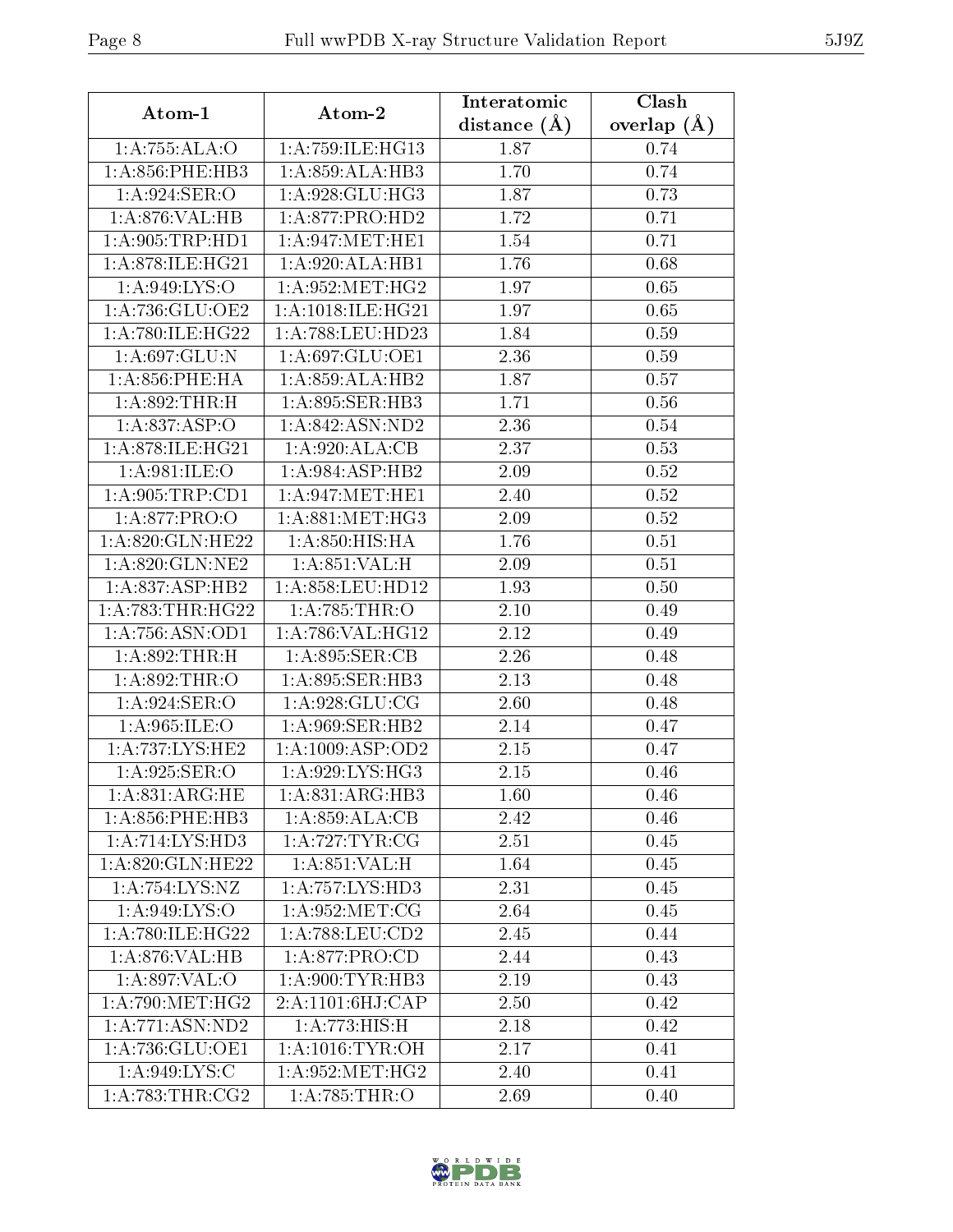| etry operator and encoded unit-cell translations to be applied. |                        |                                 |                    |  |  |  |  |  |
|-----------------------------------------------------------------|------------------------|---------------------------------|--------------------|--|--|--|--|--|
| $\boldsymbol{\mathrm{Atom}\text{-}1}$                           | Atom-2                 | Interatomic<br>distance $(\AA)$ | Clash<br>overlap ( |  |  |  |  |  |
| $62$ :ARG:NH2                                                   | 1:A:1018:ILE:CB[2 565] | 0.51                            | 1.69               |  |  |  |  |  |

| Atom-1            | Atom-2                               | distance $(A)$ | overlap $(A)$ |
|-------------------|--------------------------------------|----------------|---------------|
| 1:A:962:ARG:NH2   | 1:A:1018:ILE:CB[2 $\overline{565}$ ] | 0.51           | 1.69          |
| 1: A:962: ARG: CZ | $1:A:1018:ILE:CG1[2_565]$            | 0.91           | 1.29          |
| 1:A:962:ARG:NH1   | 1:A:1018:ILE:CD1[2 565]              | 0.95           | 1.25          |
| 1:A:962:ARG:NH2   | 1:A:1018:ILE:CG1[2 565]              | 1.26           | 0.94          |
| 1:A:962:ARG:NH1   | 1:A:1018:ILE:CG1[2 565]              | 1.31           | 0.89          |
| 1:A:962:ARG:NH2   | 1:A:1018:ILE:CA[2 565]               | 1.54           | 0.66          |
| 1: A:962: ARG: CZ | 1:A:1018:ILE:CB[2 565]               | 1.59           | 0.61          |
| 1: A:962: ARG: CZ | 1:A:1018:ILE:CD1[2 565]              | 2.01           | 0.19          |
| 1:A:962:ARG:NH2   | 1:A:1018:ILE:CG2[2 565]              | 2.07           | 0.13          |
| 1: A:962: ARG: NE | $1:\!A:\!1018:\!ILE:\!CG1[2]$<br>565 | 2.10           | 0.10          |

All (10) symmetry-related close contacts are listed below. The label for Atom-2 includes the symmetry operator and encode

### 5.3 Torsion angles  $(i)$

#### 5.3.1 Protein backbone  $(i)$

In the following table, the Percentiles column shows the percent Ramachandran outliers of the chain as a percentile score with respect to all X-ray entries followed by that with respect to entries of similar resolution.

The Analysed column shows the number of residues for which the backbone conformation was analysed, and the total number of residues.

| Mol   Chain | $\boldsymbol{\mathrm{Analysed}}$       | Favoured   Allowed   Outliers   Percentiles |  |                 |  |
|-------------|----------------------------------------|---------------------------------------------|--|-----------------|--|
|             | $285/325(88\%)$   279 (98\%)   6 (2\%) |                                             |  | $\vert$ 100 100 |  |

There are no Ramachandran outliers to report.

#### 5.3.2 Protein sidechains  $(i)$

In the following table, the Percentiles column shows the percent sidechain outliers of the chain as a percentile score with respect to all X-ray entries followed by that with respect to entries of similar resolution.

The Analysed column shows the number of residues for which the sidechain conformation was analysed, and the total number of residues.

| $\mid$ Mol $\mid$ Chain $\mid$ | Rotameric   Outliers   Percentiles<br>Analysed |  |  |  |
|--------------------------------|------------------------------------------------|--|--|--|
|                                | $258/286$ (90\%)   254 (98\%)   4 (2\%)        |  |  |  |

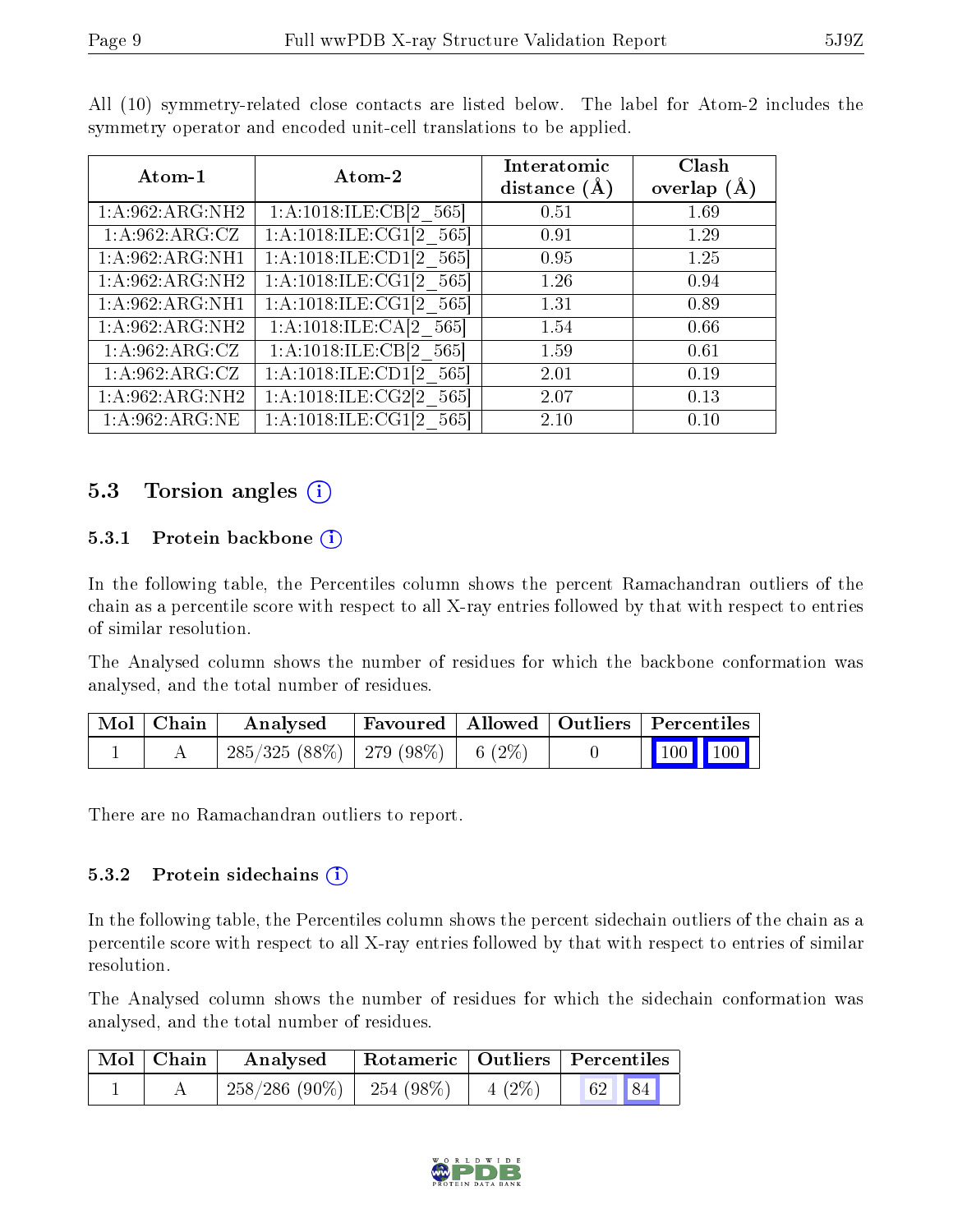All (4) residues with a non-rotameric sidechain are listed below:

| $\operatorname{Mol}$ | Chain | Res | <b>Type</b> |
|----------------------|-------|-----|-------------|
|                      |       | 747 | LEU         |
|                      |       | 783 | THR.        |
|                      |       | 784 | SER.        |
|                      |       | 833 | LEI         |

Some sidechains can be flipped to improve hydrogen bonding and reduce clashes. All (5) such sidechains are listed below:

| Mol | Chain | Res | Type             |
|-----|-------|-----|------------------|
|     |       | 771 | $\overline{ASN}$ |
|     |       | 773 | <b>HIS</b>       |
|     |       | 787 | GLN              |
|     |       | 820 | <b>GLN</b>       |
|     |       | 888 | <b>HIS</b>       |

#### 5.3.3 RNA (1)

There are no RNA molecules in this entry.

#### 5.4 Non-standard residues in protein, DNA, RNA chains (i)

There are no non-standard protein/DNA/RNA residues in this entry.

#### 5.5 Carbohydrates (i)

There are no carbohydrates in this entry.

#### 5.6 Ligand geometry (i)

1 ligand is modelled in this entry.

In the following table, the Counts columns list the number of bonds (or angles) for which Mogul statistics could be retrieved, the number of bonds (or angles) that are observed in the model and the number of bonds (or angles) that are dened in the Chemical Component Dictionary. The Link column lists molecule types, if any, to which the group is linked. The Z score for a bond length (or angle) is the number of standard deviations the observed value is removed from the expected value. A bond length (or angle) with  $|Z| > 2$  is considered an outlier worth inspection. RMSZ is the root-mean-square of all Z scores of the bond lengths (or angles).

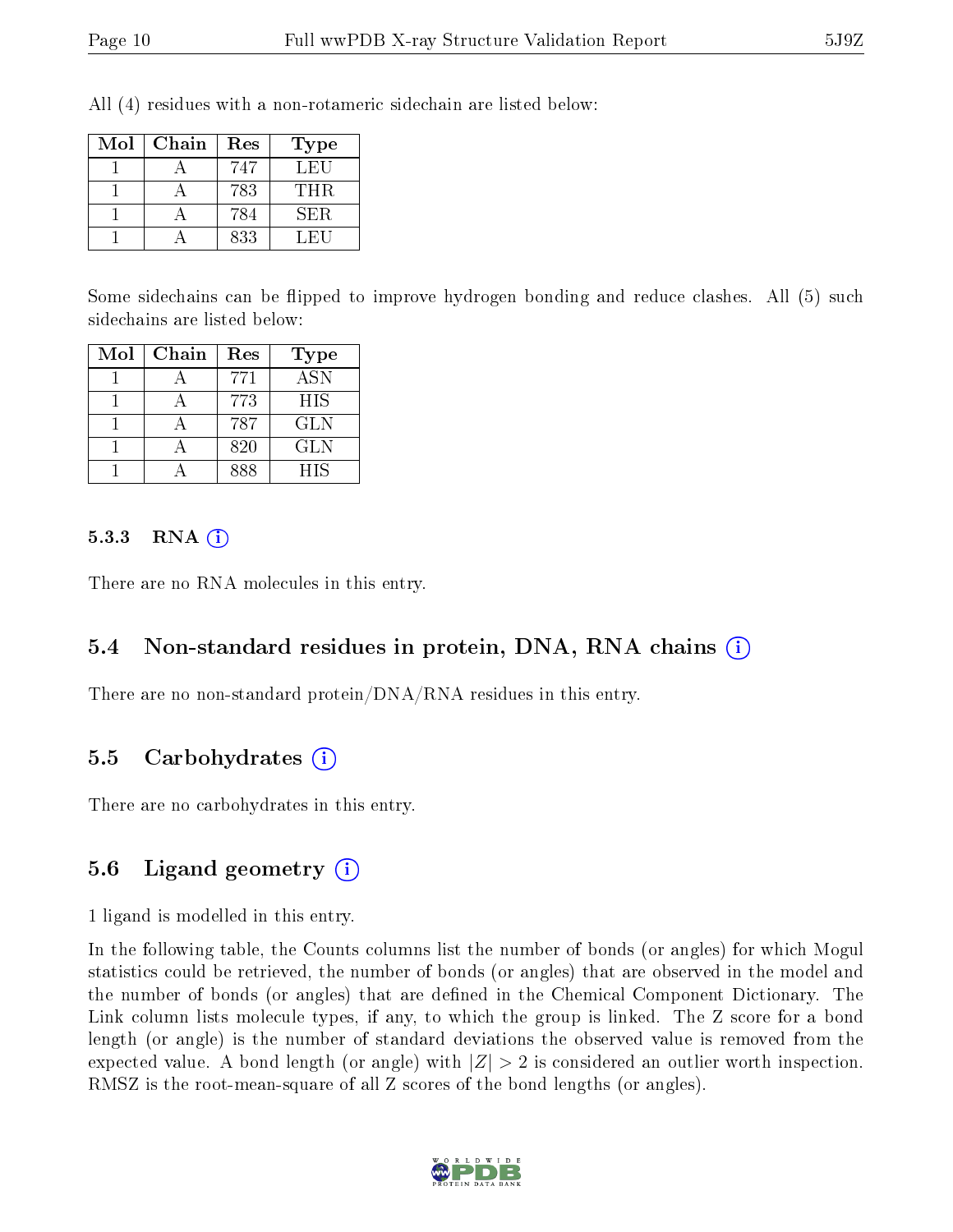|     | $\textbf{Mol} \mid \textbf{Type} \mid \textbf{Chain}$ | $\mathbf{Res}$ | $\lq$ Link |          | Bond lengths   |                                           | Bond angles |                                                                                    |
|-----|-------------------------------------------------------|----------------|------------|----------|----------------|-------------------------------------------|-------------|------------------------------------------------------------------------------------|
|     |                                                       |                |            | Counts   |                |                                           |             | $\mid$ RMSZ $\mid$ $\# Z  > 2$ $\mid$ Counts $\mid$ RMSZ $\mid$ $\# Z  > 2$ $\mid$ |
| 6HJ |                                                       | 1101           |            | 29,34,34 | $\boxed{2.12}$ | $\left  \frac{10}{34\%} \right $ 33,50,50 |             | $\vert$ 2.41   11 (33%)                                                            |

In the following table, the Chirals column lists the number of chiral outliers, the number of chiral centers analysed, the number of these observed in the model and the number defined in the Chemical Component Dictionary. Similar counts are reported in the Torsion and Rings columns. '-' means no outliers of that kind were identified.

|     |      |        | Mol   Type   Chain   Res   Link   Chirals   Torsions   Rings |  |
|-----|------|--------|--------------------------------------------------------------|--|
| 6HJ | 1101 | $\sim$ | $\boxed{0/6/24/24}$ $\boxed{0/5/5/5}$                        |  |

All (10) bond length outliers are listed below:

| Mol            | Chain | Res  | <b>Type</b> | Atoms   | Z       | Observed $(A)$ | Ideal(A) |
|----------------|-------|------|-------------|---------|---------|----------------|----------|
| $\overline{2}$ | А     | 1101 | 6HJ         | CBD-CBB | 4.52    | 1.52           | 1.30     |
| $\overline{2}$ | А     | 1101 | 6HJ         | CAN-NAM | $-3.81$ | 1.32           | 1.38     |
| $\overline{2}$ | А     | 1101 | 6HJ         | CAI-NAH | $-3.51$ | 1.32           | 1.35     |
| 2              | А     | 1101 | 6HJ         | CAO-CAK | $-3.44$ | 1.35           | 1.42     |
| $\overline{2}$ | А     | 1101 | 6HJ         | $C2-N1$ | 3.43    | 1.40           | 1.33     |
| $\overline{2}$ | А     | 1101 | 6HJ         | CAN-CAJ | $-3.38$ | 1.34           | 1.38     |
| $\overline{2}$ | А     | 1101 | 6HJ         | CAP-CAO | 2.94    | 1.43           | 1.36     |
| $\overline{2}$ | А     | 1101 | 6HJ         | $C2-N3$ | 2.69    | 1.36           | 1.32     |
| $\overline{2}$ | А     | 1101 | 6HJ         | CAX-CAS | 2.36    | 1.56           | 1.52     |
| $\overline{2}$ | А     | 1101 | 6HJ         | $C5-C4$ | $-2.25$ | 1.37           | 1.43     |

All (11) bond angle outliers are listed below:

| Mol            | Chain | Res  | Type | Atoms       | Z       | Observed $(°)$ | Ideal(°) |
|----------------|-------|------|------|-------------|---------|----------------|----------|
| $\overline{2}$ | А     | 1101 | 6HJ  | CBD-CBB-CBA | $-8.18$ | 104.61         | 121.33   |
| $\overline{2}$ | А     | 1101 | 6HJ  | $N3-C2-N1$  | $-6.06$ | 119.21         | 128.68   |
| $\overline{2}$ | А     | 1101 | 6HJ  | CAU-CAT-CAS | $-3.70$ | 106.09         | 111.57   |
| $\overline{2}$ | А     | 1101 | 6HJ  | CAI-NAH-NAG | 3.28    | 107.79         | 105.17   |
| $\overline{2}$ | А     | 1101 | 6HJ  | CAR-CAL-NAM | $-2.79$ | 129.75         | 132.14   |
| 2              | A     | 1101 | 6HJ  | CAS-CAX-NAW | $-2.76$ | 105.84         | 109.57   |
| $\overline{2}$ | A     | 1101 | 6HJ  | CAX-NAW-CBA | 2.56    | 127.67         | 120.38   |
| $\overline{2}$ | А     | 1101 | 6HJ  | CBB-CBA-NAW | 2.44    | 120.50         | 117.66   |
| $\overline{2}$ | А     | 1101 | 6HJ  | CAT-CAU-CAV | $-2.19$ | 107.79         | 110.85   |
| $\overline{2}$ | А     | 1101 | 6HJ  | CAJ-CAI-NAH | $-2.06$ | 117.25         | 120.78   |
| $\overline{2}$ | А     | 1101 | 6HJ  | CAO-CAK-CAJ | $-2.06$ | 132.69         | 135.63   |

There are no chirality outliers.

There are no torsion outliers.

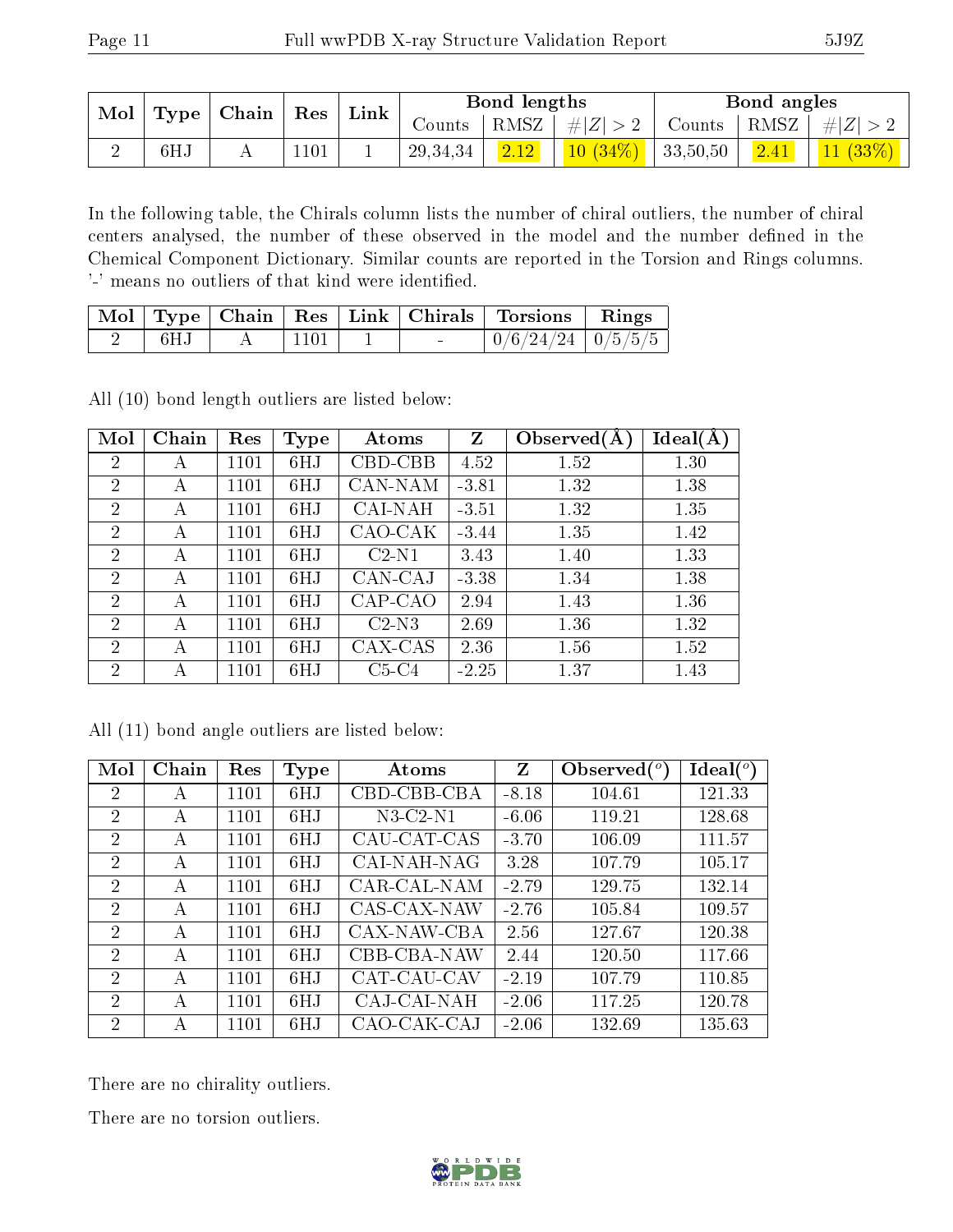There are no ring outliers.

1 monomer is involved in 1 short contact:

|  |            | Mol   Chain   Res   Type   Clashes   Symm-Clashes |
|--|------------|---------------------------------------------------|
|  | $1101$ 6HJ |                                                   |

The following is a two-dimensional graphical depiction of Mogul quality analysis of bond lengths, bond angles, torsion angles, and ring geometry for all instances of the Ligand of Interest. In addition, ligands with molecular weight > 250 and outliers as shown on the validation Tables will also be included. For torsion angles, if less then 5% of the Mogul distribution of torsion angles is within 10 degrees of the torsion angle in question, then that torsion angle is considered an outlier. Any bond that is central to one or more torsion angles identified as an outlier by Mogul will be highlighted in the graph. For rings, the root-mean-square deviation (RMSD) between the ring in question and similar rings identified by Mogul is calculated over all ring torsion angles. If the average RMSD is greater than 60 degrees and the minimal RMSD between the ring in question and any Mogul-identied rings is also greater than 60 degrees, then that ring is considered an outlier. The outliers are highlighted in purple. The color gray indicates Mogul did not find sufficient equivalents in the CSD to analyse the geometry.



### 5.7 [O](https://www.wwpdb.org/validation/2017/XrayValidationReportHelp#nonstandard_residues_and_ligands)ther polymers  $(i)$

There are no such residues in this entry.

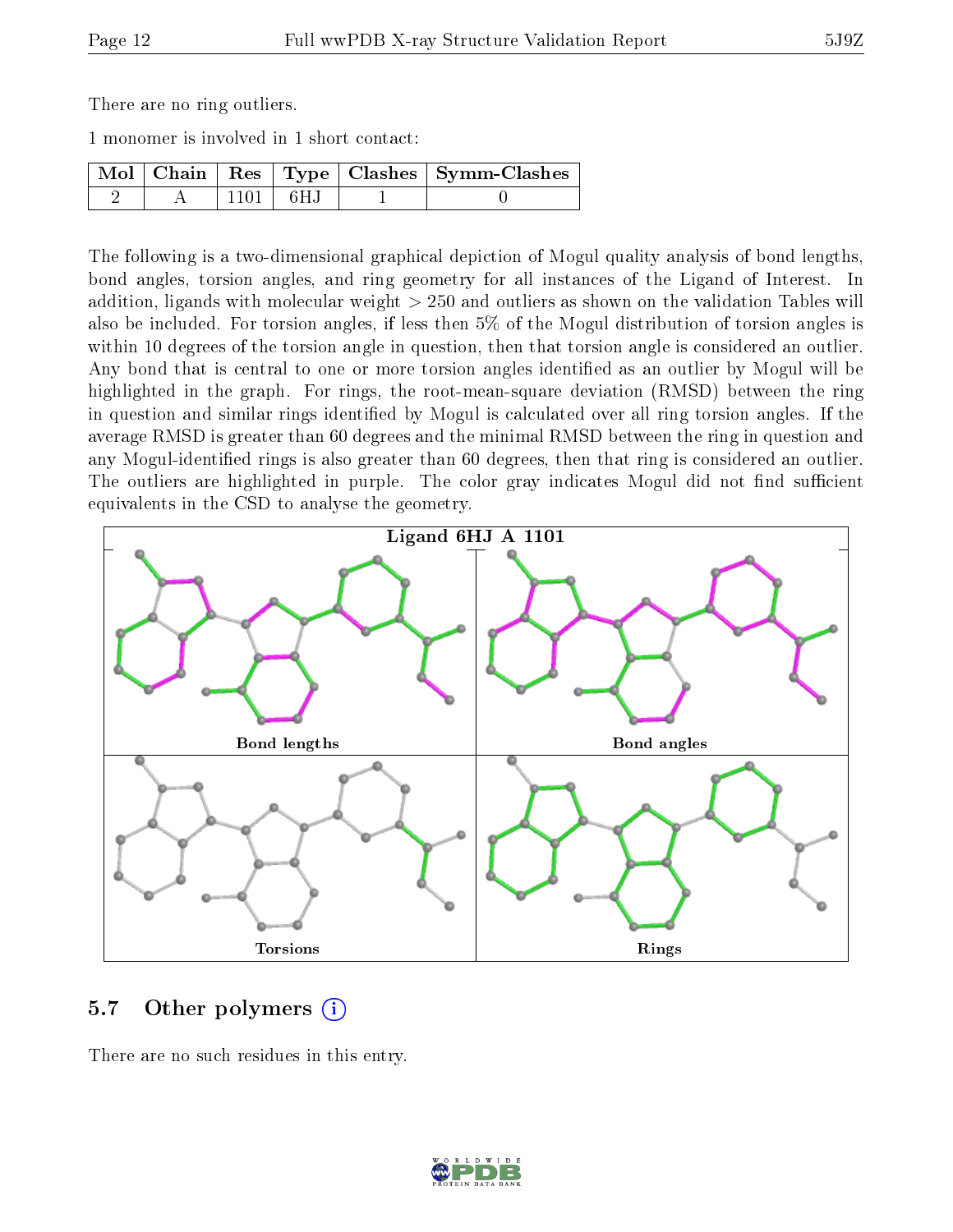## 5.8 Polymer linkage issues (i)

There are no chain breaks in this entry.

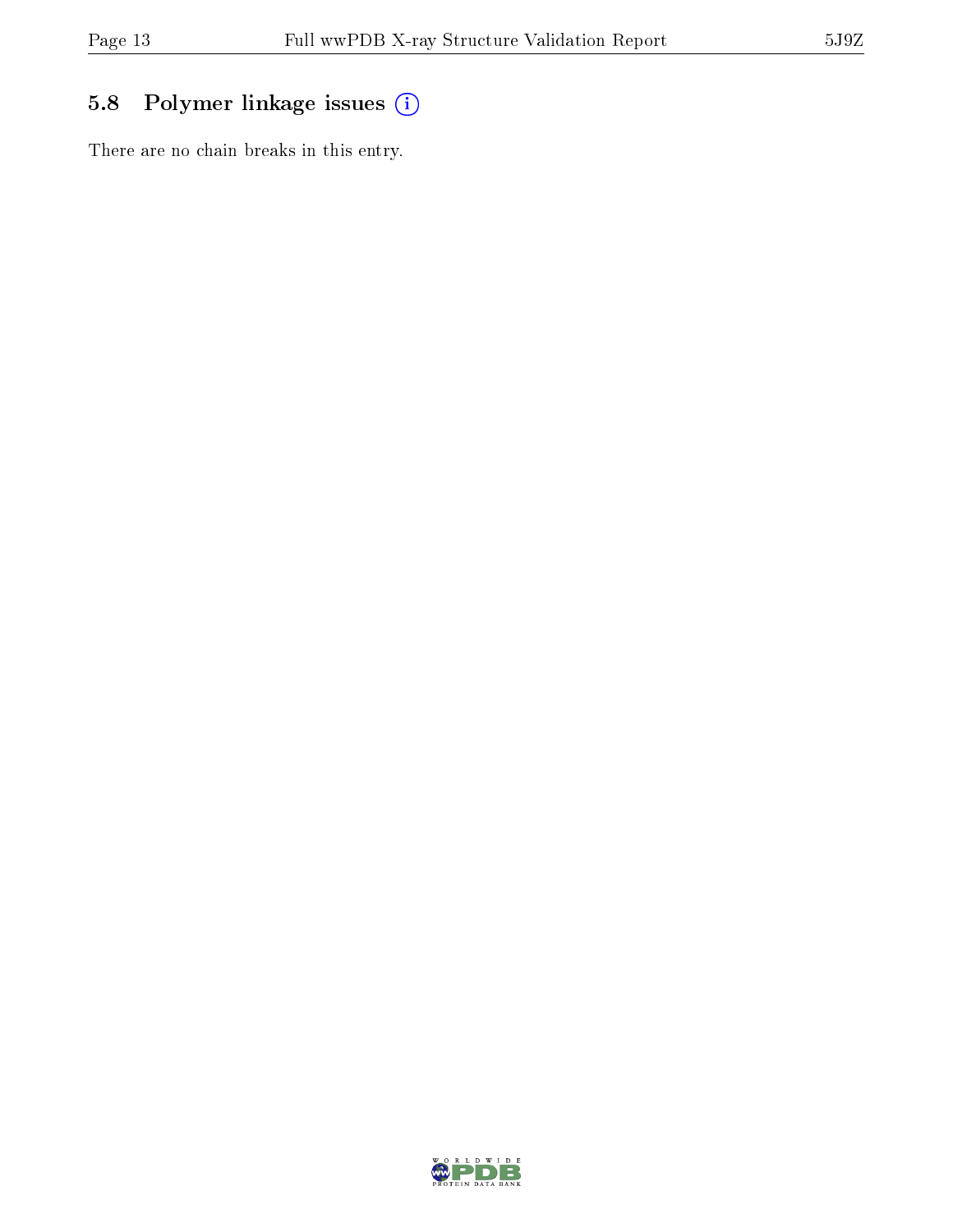## 6 Fit of model and data  $\left( \cdot \right)$

## 6.1 Protein, DNA and RNA chains (i)

In the following table, the column labelled  $#RSRZ> 2'$  contains the number (and percentage) of RSRZ outliers, followed by percent RSRZ outliers for the chain as percentile scores relative to all X-ray entries and entries of similar resolution. The OWAB column contains the minimum, median,  $95<sup>th</sup>$  percentile and maximum values of the occupancy-weighted average B-factor per residue. The column labelled  $Q< 0.9$  lists the number of (and percentage) of residues with an average occupancy less than 0.9.

| $\mid$ Mol $\mid$ Chain | Analysed                          | ${ <\hspace{-1.5pt}{\mathrm{RSRZ}} \hspace{-1.5pt}>}$ | $\#\text{RSRZ}\text{>2}$              | $\rm{OWAB}(\AA^2)$ $\vert$ Q<0.9 $\vert$ |  |
|-------------------------|-----------------------------------|-------------------------------------------------------|---------------------------------------|------------------------------------------|--|
|                         | $^{\prime}$ 291/325 (89%) $\vert$ | 0.07                                                  | 11 (3\%)   40   43   35, 52, 109, 160 |                                          |  |

All (11) RSRZ outliers are listed below:

| Mol | Chain        | Res | Type       | <b>RSRZ</b> |
|-----|--------------|-----|------------|-------------|
| 1   | А            | 749 | GLU        | 6.8         |
| 1   | A            | 723 | PHE        | 4.9         |
| 1   | A            | 748 | $\rm{ARG}$ | 4.5         |
| 1   | A            | 747 | LEU        | 3.7         |
| 1   | A            | 750 | ALA        | 3.4         |
| 1   | A            | 919 | PRO        | 2.7         |
| 1   | $\mathbf{A}$ | 722 | ALA        | 2.6         |
| 1   | A            | 856 | PHE        | 2.4         |
| 1   | А            | 857 | GLY        | 2.4         |
| 1   | A            | 917 | GLY        | 2.1         |
|     |              | 715 | ILE        | 2.1         |

### 6.2 Non-standard residues in protein, DNA, RNA chains (i)

There are no non-standard protein/DNA/RNA residues in this entry.

### 6.3 Carbohydrates (i)

There are no carbohydrates in this entry.

### 6.4 Ligands  $(i)$

In the following table, the Atoms column lists the number of modelled atoms in the group and the number defined in the chemical component dictionary. The B-factors column lists the minimum,